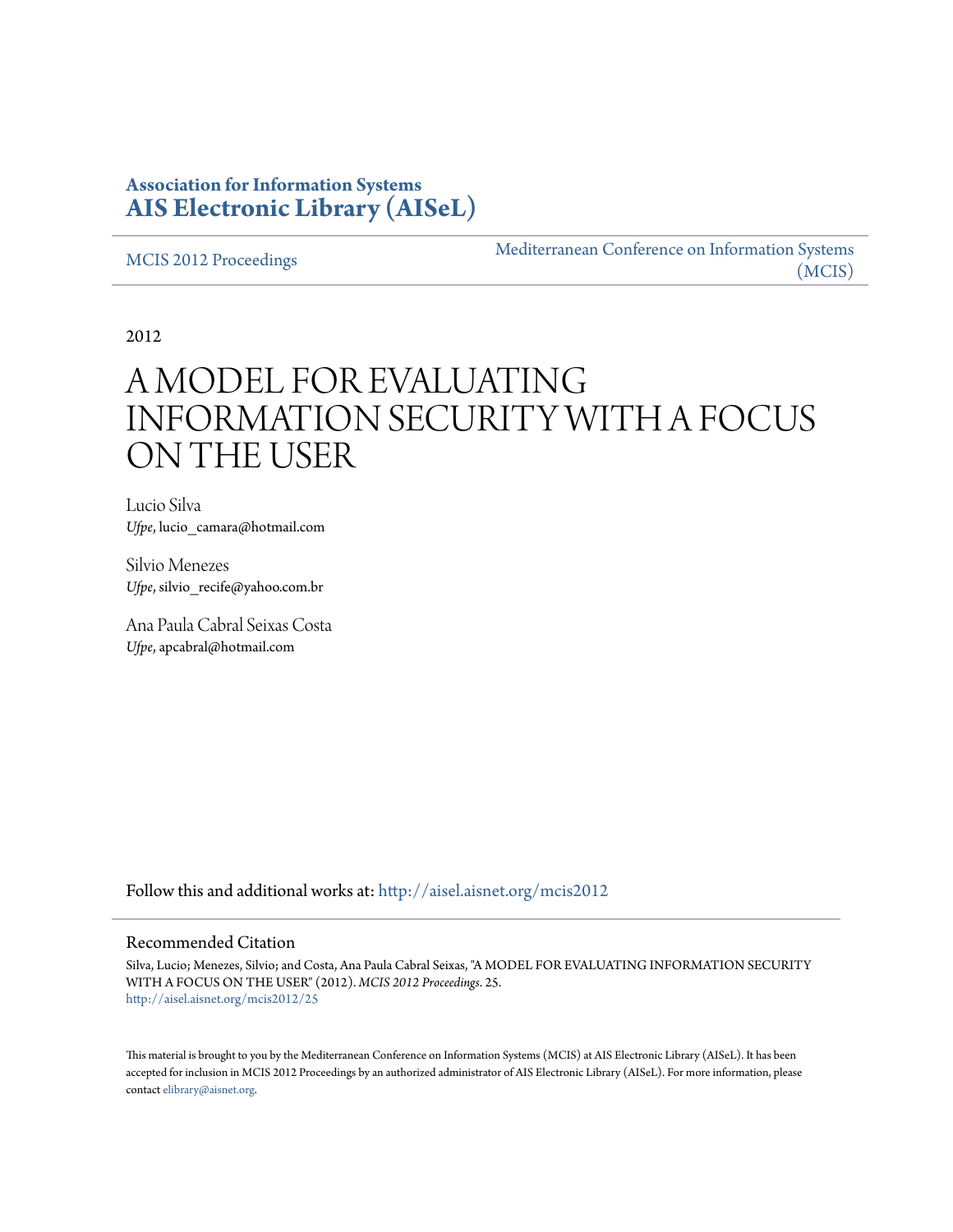# A MODEL FOR EVALUATING INFORMATION SECURITY WITH A FOCUS ON THE USER

Silva, Lúcio, Federal University of Pernambuco, Recife PE, 5125, Brazil, lucio\_camara@hotmail.com

Menezes, Silvio, Federal University of Pernambuco, Recife PE, 5125, Brazil, silvio recife@yahoo.com.br

Costa, Ana Paula Cabral, Federal University of Pernambuco, Recife PE, 5125, Brazil, apcabral@hotmail.com

#### Abstract

*This study presents a theoretical model to evaluate the level of information security in an organisational environment with a focus on the knowledge, attitudes and behaviour of the end-user, identifying the level and origin of the gap between the information security guidelines laid down by the company and the actual practices of its internal staff, third party partners and suppliers. The model is designed to assist in meeting the objectives and policies set for the management of information security by senior management and contributes to maintaining an effective training programme as well as to raising awareness on information security.* 

*Keywords: Information Security, Security Policies, User.*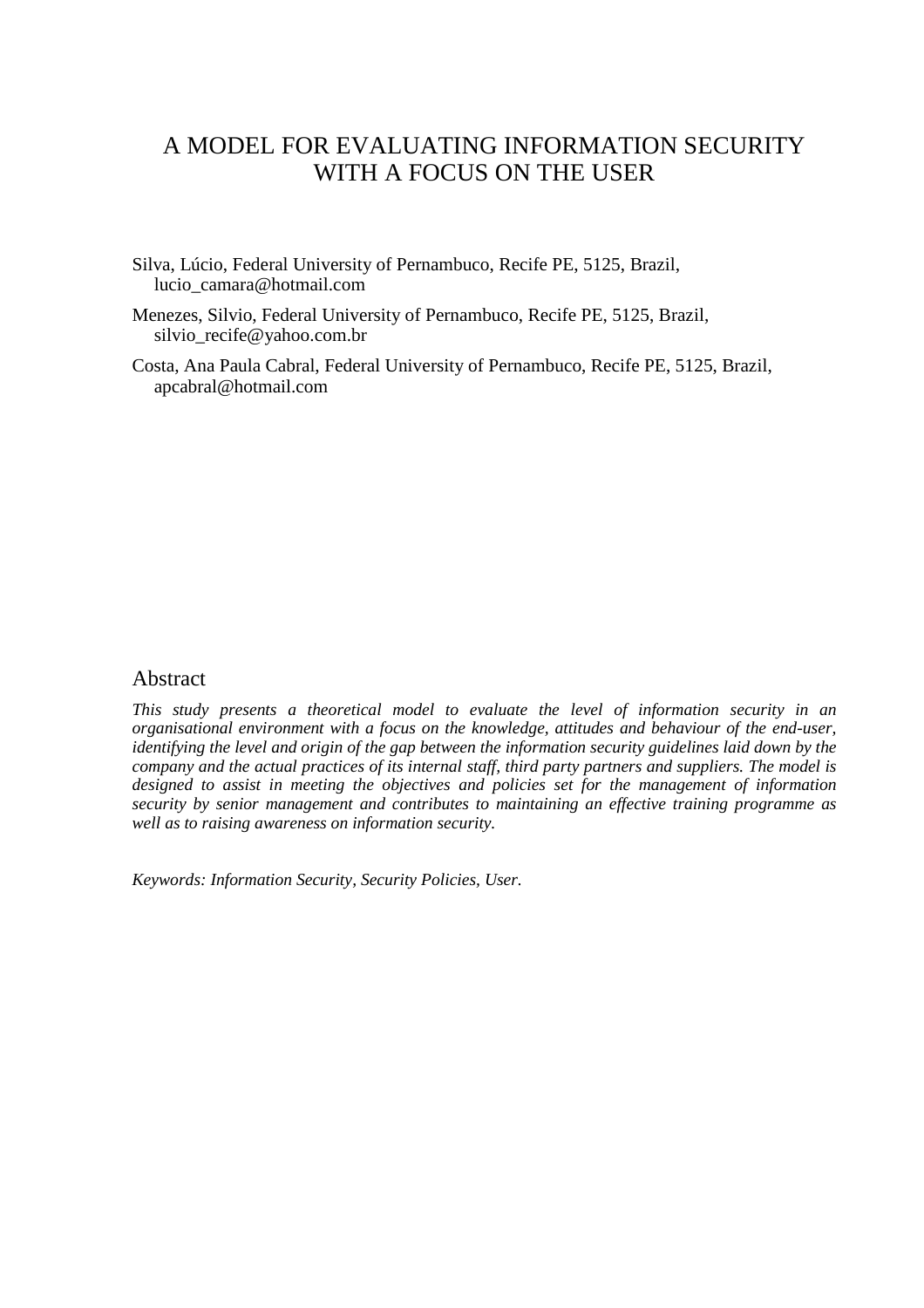# **1 INTRODUCTION**

During the last twenty years or so, several methodologies have been developed to evaluate information security and the maturity of security (Albrechtsena and Hovdena 2009; Ashenden 2008; Hyun et al. 2009; Rhee et al. 2009). Many issues have been addressed, such as the processes of product design, the setting of business strategies and information security management; thus, the role of the end-user in the field of information security has been emphasised.

As organisations are becoming more dependent on information technology, researchers encourage managers to give more serious consideration to the role of human resources in the field of managing information security (Wipawayangkool, 2010). According to Yayla (2011), user errors and negligence are arguably the two most common unintentional insider threats. Some of the underlying reasons behind user errors are lack of experience in utilising security tools, complexity of the security tools and job stress due to time pressure and workload (Yayla, 2011).

Therefore, the success of information security management depends on appropriate information security aspects, such as the factors influencing the end-user security behaviour, challenges in achieving compliance and good communication among Information Security Managers, end-users and Senior Managers (Ashenden,2008; Rhee et al,2009). In this way, according to Puhakainen & Siponen (2010), a key factor in information system problem in organisations is the user noncompliance with IS security policies. Therefore, activities such as training, pay practices and motivating people to strengthen security efforts can support information security programmes more effectively (Rhee et al. 2009; Wipawayangkool. 2010).

Regarding IS security training, the literature (Peltier, 2002) suggests incorporating a pedagogical orientation as a key factor in improving user compliance with IS security policies. Given the importance of the human perspective as reported in the literature in recent years and once pedagogy is related to behaviour, this paper puts forward a model to evaluate the level of Information Security with a focus on the knowledge and behaviour of the end-user. The model is designed to assist in meeting the objectives and policies set for the management of information security by senior management and contributes to maintaining an effective training programme as well as to raising awareness on information security.

The present study is organised as follows: in section two, the authors describe factors affecting security behaviour of users identified in the literature; in section three, a model to help staff achieve a high level of compliance with the information security policy (ISP) of the organisation is proposed; section four illustrates the applicability of our methodology by using a hypothetical case study. The article concludes by discussing advantages and limitations of the model.

# **2 HUMAN AND ORGANISATIONAL FACTORS IN INFORMATION SECURITY**

Because organisational environments present users with numerous choices in using personal computers that might support or deter information security best practices (Abraham, 2011), studies on human and organisational aspects are greatly outnumbered by studies on technological advances (Beznosov and Beznosova, 2007). Thus, human aspects have been receiving particular attention in research studies and business practices because of the fundamental role of the users.

Abraham (2011) presents an extensive literature review on information security behaviour in the context of factors affecting security behaviour of users in organisational environments. These factors were organised by utilising the conceptual model proposed by Leach (2003), as described in Table 1 below.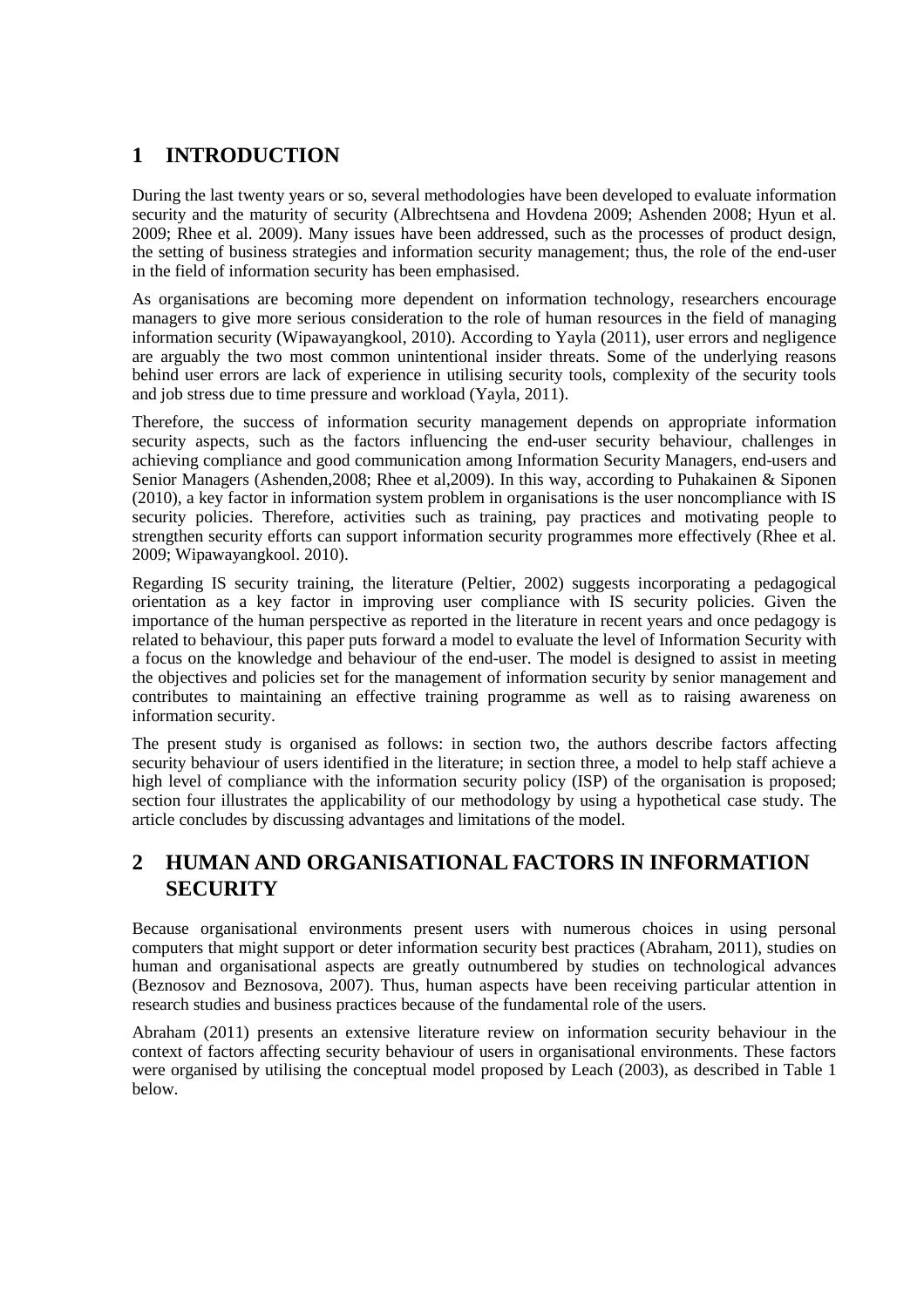| Category               | Description                             | <b>Themes</b>                              |
|------------------------|-----------------------------------------|--------------------------------------------|
| The body of            | What employees are told and come to     | Security Policies, Communication Practices |
| knowledge              | know about security best practices in   | and Content of Awareness Efforts           |
|                        | an organisation                         |                                            |
| What they see in       | What employees see in practice around   | Management Influences, Peer Influences,    |
| practice in the        | them in the organisation                | Deterrence Efforts, Rewards and Employee   |
| organisation           |                                         | Participation.                             |
| User's security        | Factors affecting security behaviour of | User's Knowledge and Self-Efficacy         |
| common sense and       | users in terms of the user's security   |                                            |
| decision making skills | knowledge                               |                                            |
| The user's personal    | Factors affecting security behaviour of | <b>Attitudes and Beliefs</b>               |
| values and standard of | users based on the user's personal      |                                            |
| conduct                | values, beliefs and standard of conduct |                                            |
| The user's             | Unwritten reciprocal agreement          | Psychological Ownership, Organisational    |
| psychological          | existing between employee and           | Commitment, Trust and Procedural Justice   |
| contract with          | employer to act in each other's         |                                            |
| employer               | interests                               |                                            |
| Effort required for    | The influence of the degree to which    | Ease of Use and Effectiveness of Security  |
| compliance and         | organisations make it easy for their    | Technology                                 |
| temptation not to      | employees to adhere to security         |                                            |
| comply                 | standards and procedures                |                                            |

| Table 1. | <b>Factors Affecting Security Behaviour of Users</b> |  |
|----------|------------------------------------------------------|--|
|          |                                                      |  |

In order to emphasise the factors identified, this paper presents some other studies. According to Albrechtsena and Hovdena (2009), there is a limited interaction between users and information security managers, resulting in divergent views and interpretations of information security. This explains why managers and users claim that there is a digital division between such groups in terms of their views and experience in information security practices.

In this way, Eminagaoglu et al (2009) consider an appropriate integration of people, process and technology as important factors for information security management to be successful. In their paper, the authors demonstrate that when proper integration comes to the issue of people, this effectiveness can be achieved through security awareness training of employees. However, the authors point out that the outcomes should also be measured in order to assess how successful and effective this training has been for the employees. Dlaminia et al (2009) reinforce this problem, considering the need to minimise the gap between regulatory issues and practices in the technical implementation of information security.

Tudor (2001) presents a security training programme which includes phases such as: developing and scheduling training targeted at executive level management; assessing security policies, procedures and guidelines; identifying strategic information, sources and mission critical systems; establishing a security awareness and training programme committee; reviewing and recommending security tools; establishing emergency as well as incident response and reporting procedures; schedule training; identifying communication methods; determining security awareness promotional activities; and integrating security into organisational processes.

Knowing the importance of the employee, Veiga and Eloff (2010) affirm that information security policies should focus on employee behaviour. According to them, an information-security-aware culture will reduce the risk of employee misbehaviour. Martins and Eloff (2001) set out how organisational culture influences the way things are done in an organisation and, therefore, how this is related to the behaviour and attitudes of people. Attitude is what people feel and how they would behave in certain circumstances, while behaviour is determined by what people would like to do, and what they think they should do. In other words, attitude is understood as the intent and coherence in what and how to think, feel and react in relation to something or someone. Behaviour is the action,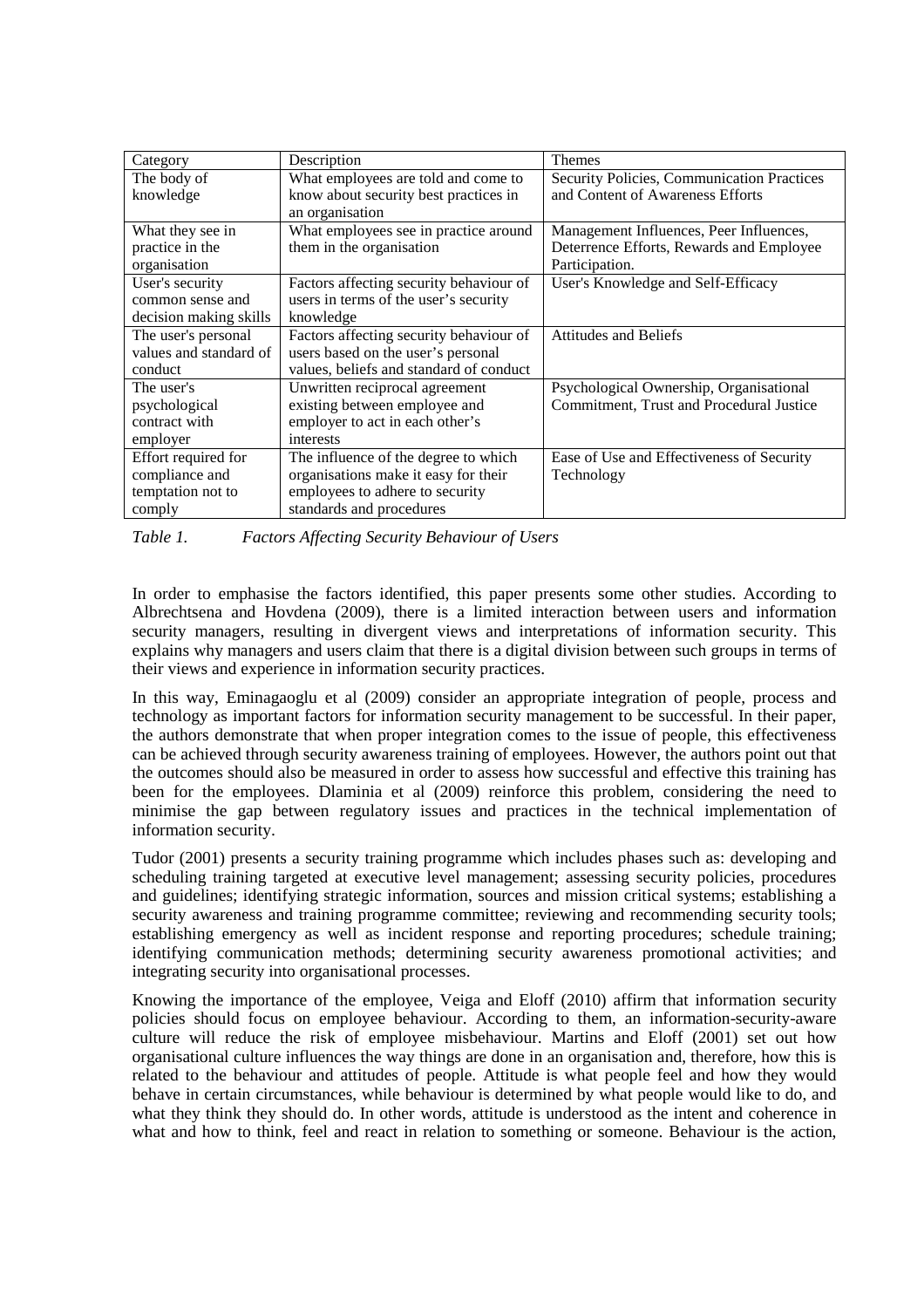consisting of the change, movement or reaction of any entity or system in relation to its environment or situation.

Yayla (2011) proposes a framework for controlling insider threats, which can be categorised as intentional and unintentional, to information security. In order to mitigate intentional insider threats, the proposed framework draws connections to the organisational behaviour, criminology and psychology literature by increasing employees' integration and commitment, using deterrent measures and implementing technology-based controls. On the other hand, unintentional threats can be controlled or mitigated by increasing employees' intrinsic motivation, providing training in security tools, implementing security tools with high level of usability, adjusting time pressure and workload on employees, and finally by increasing awareness among users and management.

Considering the importance and need for organisations to measure and report on the state of the information security culture within their business, as seen earlier, this paper puts forward a set of policies that enables the level of maturity of information security to be gauged in the organisation, based on the knowledge and behaviour  $(K -$  knowledge,  $B -$  behaviour) of individuals with regard to the (ISP) of the organisation.

## **3 THE PROPOSED EVALUATION MODEL**

In order to analyse the level of compliance with the ISP of the organisation, the present work proposes a model that identifies assesses and defines the status of compliance with corporate security policy.

The model assumes that the company uses the resources of Information Technology (IT) and has laid down an ISP and a Training and Awareness Programme. The model proposed suggests the development of three phases: Structuring, Modelling and Evaluation, as can be seen in Figure 1.



#### *Figure 1. Phases of the Model*

#### **3.1 Model Description**

In the Structuring Phase, what must be created, if not already there, is a Security Committee: a group that includes representatives from all areas of the company, who will discuss topics focused on security, dealing with technical skills and guided by policy. In this moment, the ISP must be identified. This Policy will guide the next phases of the model, which may also be adjusted depending on the outcomes of those phases.

The next phase, the Modelling Phase, focuses on the choice of indicators and scales of analysis that will assess the extent of staff compliance within a company´s information security policy. The achievement of goals depends on choosing indicators that effectively reflect the fulfilment of the organisation's security guidelines.

The last phase is used to collect data, calculate the indicators and analyse the results individually and as a whole so as to determine if the corrective actions in pursuit of improved performance have been effective. In general, this phase defines the status of compliance with the corporate security policy.

It should be noted that the Structuring and Modelling phases would be performed primarily once and revisited only periodically as policies are modified, while the Evaluation phase would be performed periodically to continually assess how well the organisation is in compliance with its security policies.

#### **3.2 Identification of indicators**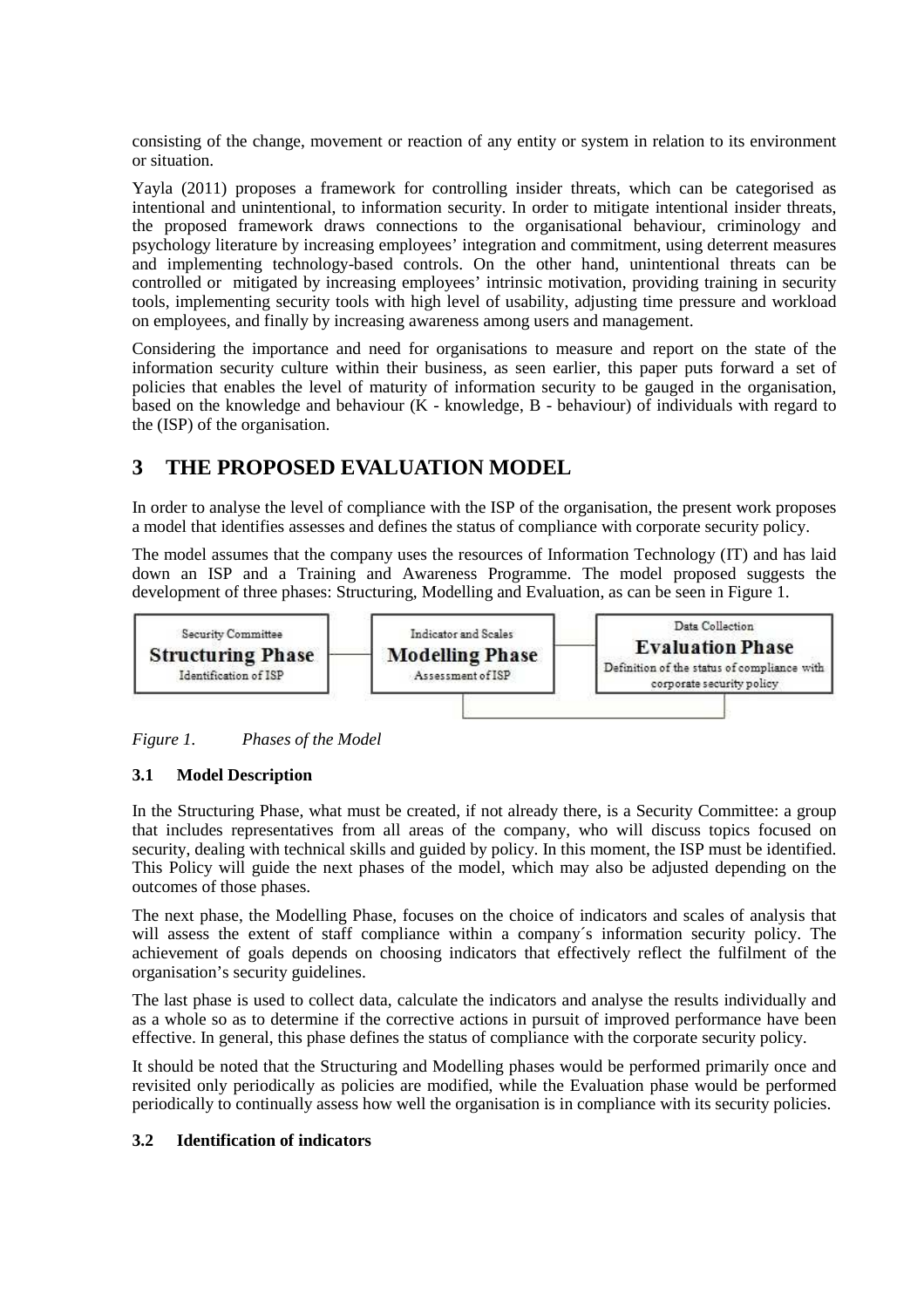The evaluation of information security with a focus on the user seeks to reduce user noncompliance with IS security policies. In this way, this paper puts forward a set of indicators, based on the literature, which can be used in evaluating compliance with a company´s information security policy.

Some findings obtained from Puhakainen & Siponen (2010) and the phases presented in Tudor (2001) were useful to build our set of indicators. The indicators used should be in accordance with the company's business objectives. Table 3 shows such indicators and the relationship of each with K knowledge, B - behaviour of the end-user in terms of the company´s Security Policy. Knowledge (K) is associated with understanding of each end-user; consequently, the training and awareness programme has an important influence on those indicators. Behaviour (B) is associated with the concern and intention to preserve and protect the organisation's information technology and resources.

#### **3.3 Performance measures**

The task of establishing performance objectives in order to identify whether these are efficiency indicators is complex because there are aspects that do not attract measurable numerical values, although these aspects can clearly show if there has been an improvement in performance. In many such cases, if necessary, numerical values can be assigned subjectively. Thus, a company may establish rating scales for the indicators individually and globally, but it should be ready to adjust them in the course of their use.

In William and Gholamreza (1988), the researchers conducted a factor analysis and the results suggest a 12-item instrument that measures five components to end-user satisfaction that could be adapted to measure the performance of end-user training.

Based on what was reported in the literature, it is suggested that special attention be given to evaluating training and awareness-raising programmes already carried out. According to RadhaKanta and Vincent (2005), training programmes help create a computer-literate workforce. The researchers have addressed this issue by designing, testing, and presenting a comprehensive framework for evaluating end-user training programmes. The manager can design their own end-user trainingevaluation process as a feedback system for monitoring training effectiveness and generate the information needed to improve the training programmes.

In this study, the training-evaluation process is proposed, based on the most common themes in security training programmes. According to a survey conducted by the ENISA (European Network and Information Security Agency), these themes are internet security, responsibility for information security, reporting security incidents, security updates and applying patches, personal use of company equipment, e-mail. Thus, these themes can be used to evaluate the use of individual end-user training programme and awareness-raising events.

The overall average recovery of each end-user in the training programme and awareness-raising sessions should be represented by PI-23, according to Table 2. However, depending on the average training set as satisfactory by the organisation for each individual, PI-23 may indicate that users must schedule re-taking the training with a view to improving their performance.

As mentioned earlier, the indicators were proposed based on literature and their calculation attempts to be simple in order to be developed and useful for the company routine. Table 2 shows, where appropriate, the mathematical expression used to obtain each indicator and the scales suggested, in order to illustrate the application of the proposed model.

|                 | Indicator                                 | Calculation of indicator | Assessment of individual<br>performance indicators |                                                    |
|-----------------|-------------------------------------------|--------------------------|----------------------------------------------------|----------------------------------------------------|
|                 |                                           |                          | K (weight $=0.4$ )                                 | B (weight= $0.6$ )                                 |
| PI <sub>1</sub> | <b>Information Security is</b><br>updated | Yes or No                | If it is, it is equal<br>to 100<br>If it isn't $0$ | If it is, it is<br>equal to 100<br>If it isn't $0$ |
| PI <sub>2</sub> | Active and public<br>support from top     | Yes or No                |                                                    | If it is given, it<br>is equal to 100              |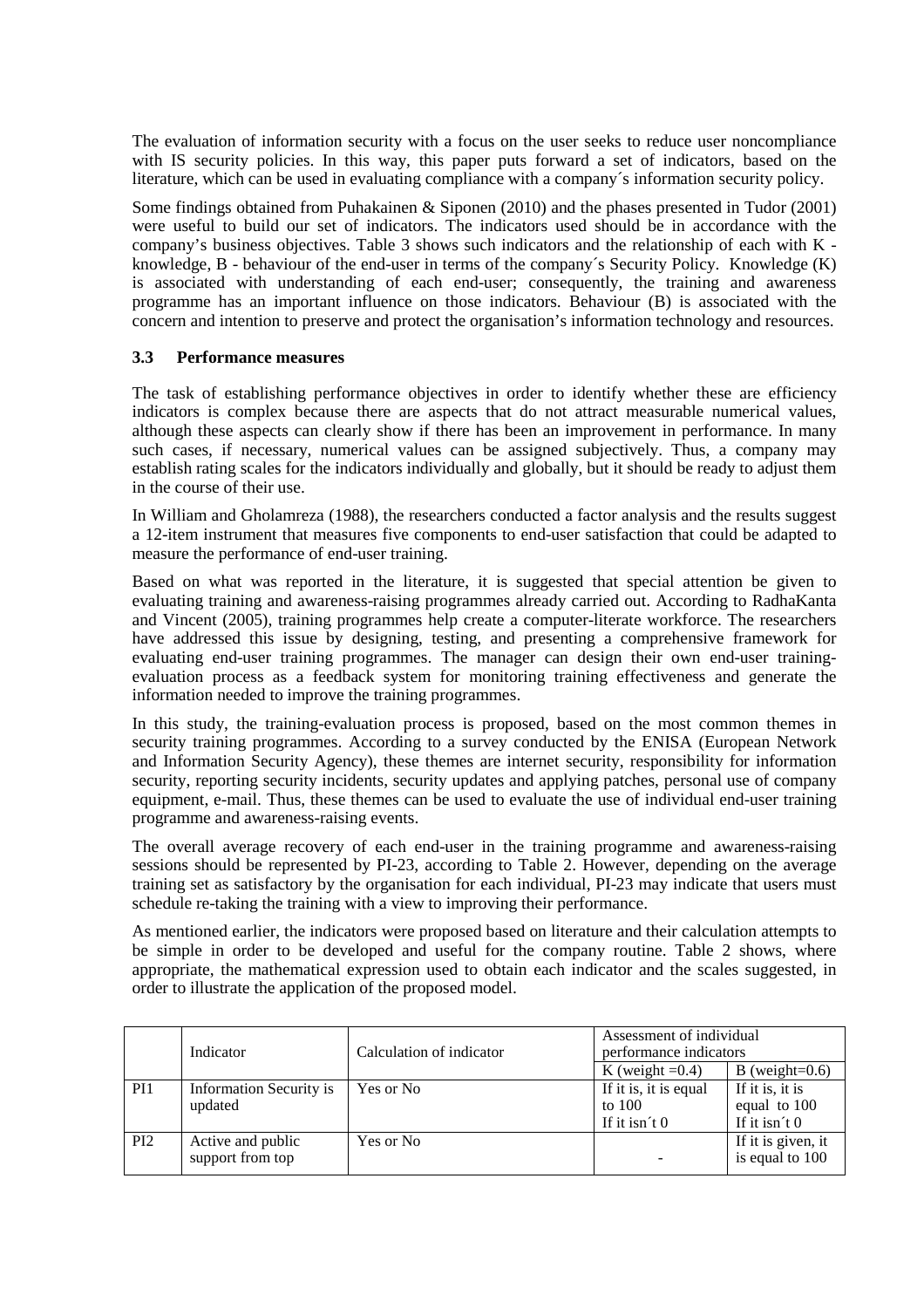|                 | management                                                              |                                                                                                                                                                                                                                                          |                                                                                                                                       | If it isn't $0$                                                                                                                 |
|-----------------|-------------------------------------------------------------------------|----------------------------------------------------------------------------------------------------------------------------------------------------------------------------------------------------------------------------------------------------------|---------------------------------------------------------------------------------------------------------------------------------------|---------------------------------------------------------------------------------------------------------------------------------|
| PI3             | End-users know of the<br>existence of the<br><b>Security Policy</b>     | $% = (No. of positive answers from$<br>staff already surveyed / Total no. of<br>staff in the company) x 100                                                                                                                                              | $\%$                                                                                                                                  |                                                                                                                                 |
| PI4             | <b>Reading Policy</b>                                                   | $% = (No. of staff who answered)$<br>questions related to Security Policy /<br>Total no. of staff in the company) x<br>100                                                                                                                               | $\%$                                                                                                                                  |                                                                                                                                 |
| PI <sub>5</sub> | End-users demonstrate<br>knowledge of the<br>Policy                     | $% = (No. of staff who had a)$<br>satisfactory score in tests which<br>demonstrate their knowledge of the<br>policy / Total no. of staff in the<br>company) x 100                                                                                        | $\%$                                                                                                                                  |                                                                                                                                 |
| PI <sub>6</sub> | Understanding to whom<br>to report incidents.                           | $% = (No. of staff who answered this)$<br>question correctly in tests / Total no.<br>of staff in the company) x 100                                                                                                                                      | $\frac{0}{0}$                                                                                                                         |                                                                                                                                 |
| PI7             | Threat / Warning                                                        | $\Delta \text{tmin} = t2 - t1$<br>Where: t2 is the instant of receiving<br>the warning;<br>t1 is the instant of discovering the<br>threat.                                                                                                               | If $0<\Delta t=<15$ min,<br>so $n=100$ ;<br>If $15 < \Delta t < 60$<br>min, so $n=50$ ;<br>If $\Delta t$ >60min,<br>so $n=0$          | If<br>$0<\Delta t=<15$ min<br>so $n=100$ ;<br>If $15 < \Delta t < 60$<br>min, so $n=50$ ;<br>If $\Delta t$ >60min, so<br>$n=0$  |
| PI8             | End-users participating<br>in security training                         | $% = (No of staff who take part in$<br>training / Total no. of staff in the<br>company) x 100                                                                                                                                                            |                                                                                                                                       | $\%$                                                                                                                            |
| PI <sub>9</sub> | Elapsed time between<br>training of the end-user<br>related to security | $\Delta t$ days= $t2 - t1$<br>Where: t2 is the date of the last<br>training event;<br>t1 is the date of the previous training<br>event.                                                                                                                  | If $0<\Delta t<90$ days,<br>so $n=100$ ;<br>If $91 < \Delta t \leq 180$<br>days, so $n=50$ ;<br>If $\Delta t > 180$ days,<br>so $n=0$ |                                                                                                                                 |
| PI10            | Non-compliance with<br>security policy                                  | $\Delta\% = ((N.C.2/N.C.1)-1)x100$<br>Where: N.C.2 is the number of Non-<br>Conformities in the last audit.<br>N.C.1 is the number of Non-<br>Conformities in the previous audit.                                                                        | If $\Delta < 0\%$ , so<br>$n=100;$<br>If $\Delta > = 0\%$ and<br>$\Delta$ <10%, so<br>$n=50;$<br>If $\Delta > 10\%$ , so<br>$n=0$     | If $\Delta < 0\%$ so<br>$n=100;$<br>If $\Delta > = 0\%$ and<br>$\Delta$ <10%, so<br>$n=50;$<br>If $\Delta > 10\%$ , so<br>$n=0$ |
| <b>PI11</b>     | Involvement of end-<br>user                                             | $\% = (No. of staff who demonstrate)$<br>their involvement with the scenario<br>of the tests / Total no. of staff who<br>took the tests) $x 100$                                                                                                         | $\%$                                                                                                                                  |                                                                                                                                 |
| PI12            | Recognition of events<br>in testing                                     | $% = (No. of staff who obtained a)$<br>satisfactory score which may<br>demonstrate recognition of events in<br>tests / Total no. of staff who took<br>the tests) $x 100$                                                                                 | $\%$                                                                                                                                  |                                                                                                                                 |
| PI13            | Test failed to reveal<br>password                                       | $% = (No of staff who failed to$<br>reveal their password in tests / Total<br>no. of staff who took the tests) x 100                                                                                                                                     | $(100-%)$                                                                                                                             | $(100-%)$                                                                                                                       |
| PI14            | Results of searches for<br>viruses and<br>unauthorised software.        | $\Delta\% = ((P2/P1)-1) \times 100$<br>Where: P2 is the total number of<br>searches for viruses added to the<br>number of unauthorised software<br>programmes set up on internal<br>workstations and mobile equipment,<br>obtained from the last survey. | If $\Delta\%$ <0, so<br>$n=100;$<br>If $\Delta\%>=0$ and<br>$\Delta\%$ <10, so<br>$n=50;$<br>If $\Delta\% > 10$ , so<br>$n=0$         | If $\Delta\%$ <0, so<br>$n=100;$<br>If $\Delta\%$ >=0 and<br>$\Delta\%$ <10, so<br>$n=50;$<br>If $\Delta\% > 10$ , so<br>$n=0$  |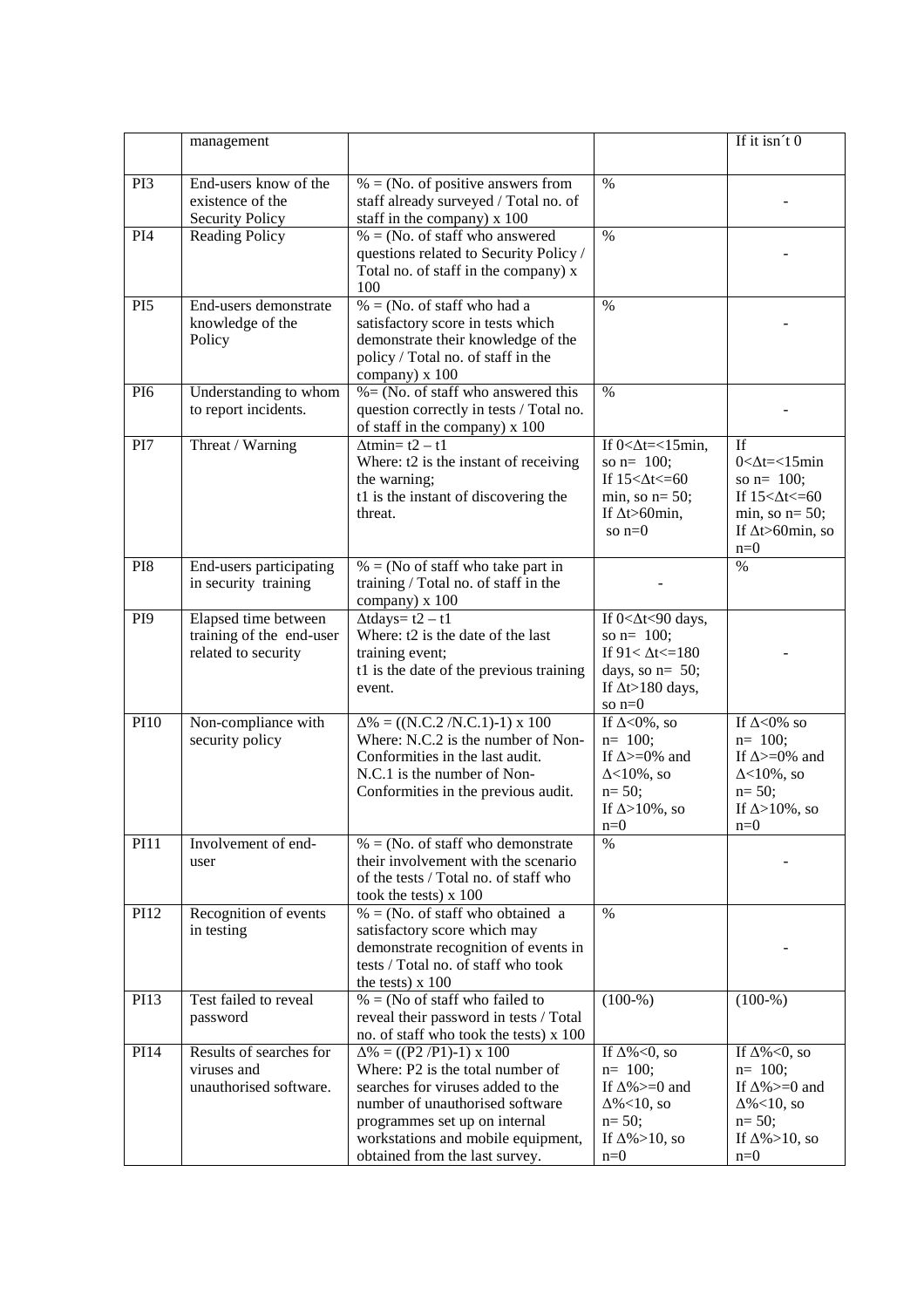| PI15.1           | The source of security<br>incidents experienced<br>lies in human behaviour                            | P1 is the total number of searches<br>for viruses added to the number of<br>unauthorised software programmes<br>set up on internal workstations and<br>mobile equipment, obtained from<br>the last but one survey.<br>$% = (No of incidents arising from$<br>inappropriate behaviour by an<br>employee / Total no. of incidents in<br>the period) $x 100$                                                                                                                        | $(100 - %)$                                                                                                          | $(100 - \frac{1}{6})$                                                                                                 |
|------------------|-------------------------------------------------------------------------------------------------------|----------------------------------------------------------------------------------------------------------------------------------------------------------------------------------------------------------------------------------------------------------------------------------------------------------------------------------------------------------------------------------------------------------------------------------------------------------------------------------|----------------------------------------------------------------------------------------------------------------------|-----------------------------------------------------------------------------------------------------------------------|
| PI15.2           | Downtime due to<br>incidents arising from<br>human behaviour                                          | $% = (Downtime due to incident$<br>arising from human behaviour in the<br>company as a whole in a given<br>period / Total downtime in the<br>period) x 100                                                                                                                                                                                                                                                                                                                       | $(100 - %)$                                                                                                          | $(100 - %)$                                                                                                           |
| PI16             | Partners and suppliers<br>re-evaluated in terms of<br>their awareness of and<br>practices in security | $% = (No. of suppliers and partners)$<br>re-assessed as to aspects of security<br>and awareness-raising / Total no. of<br>partners and suppliers) x 100                                                                                                                                                                                                                                                                                                                          | $\%$                                                                                                                 | $\%$                                                                                                                  |
| PI17             | Critical data strongly<br>protected                                                                   | $% = (No. of pieces of data identified)$<br>as critical which are strongly<br>protected / Total no. of critical data<br>items in the company) x 100                                                                                                                                                                                                                                                                                                                              |                                                                                                                      | $\%$                                                                                                                  |
| <b>PI18</b>      | Spyware installed in<br>stations                                                                      | $% =$ (Total amount of spyware<br>detected in workstations / Total no.<br>of workstations and mobile devices<br>subject to spyware in the<br>organisation) x 100                                                                                                                                                                                                                                                                                                                 | $(100 - %)$                                                                                                          | $(100 - %)$                                                                                                           |
| PI19             | Waste paper shredded                                                                                  | Percentage of paper shredded in the<br>survey:<br>% $Pf = \Sigma Qu / Qf$<br>Where:<br>$\Sigma Qu = (No. of sheets used by the$<br>Dept /User x (Area of the sheet in<br>mm2) $/100,000$ x Weight of 1 sheet<br>in Kg per m2<br><sub>or</sub><br>$\Sigma Qu = (No. of copies from the$<br>Dept/ User x (Area of the sheet in<br>mm2) $/100.000$ ) x Weight of 1 sheet<br>in Kg per m2<br>$Qf = Weight in Kg of all the$<br>shredded paper collected in the<br>period separately. | $\%$                                                                                                                 | $\%$                                                                                                                  |
| PI <sub>20</sub> | Illegal traffic on the<br>internal network                                                            | $% = (Volume in bytes of illegal)$<br>traffic, accounted for by the PIS /<br>Total traffic in bytes in the<br>organisation) x 100                                                                                                                                                                                                                                                                                                                                                |                                                                                                                      | $(100 - %)$                                                                                                           |
| PI21             | Weak user passwords                                                                                   | $% = (No. of weak passwords / Total)$<br>no. of passwords registered in the<br>organisation) x 100                                                                                                                                                                                                                                                                                                                                                                               | $(100 - %)$                                                                                                          | $(100 - %)$                                                                                                           |
| <b>PI22</b>      | Requests to the security<br>department                                                                | $\Delta\% = ((NSol2/NSol1)-1)x 100$<br>Where: NSol2 is the number of<br>requests to the department from the<br>last survey.<br>NSol1 is the number of requests to<br>the department from the last but one                                                                                                                                                                                                                                                                        | If $\Delta\%$ <0, so<br>$n=100;$<br>If $\Delta\%>=0$ and<br>$\Delta\%$ <10, so<br>$n=50;$<br>If $\Delta\% > 10$ , so | If $\Delta\%$ <0, so<br>$n=100;$<br>If $\Delta\%$ >=0 and<br>$\Delta\%$ <10, so<br>$n=50;$<br>If $\Delta\% > 10$ , so |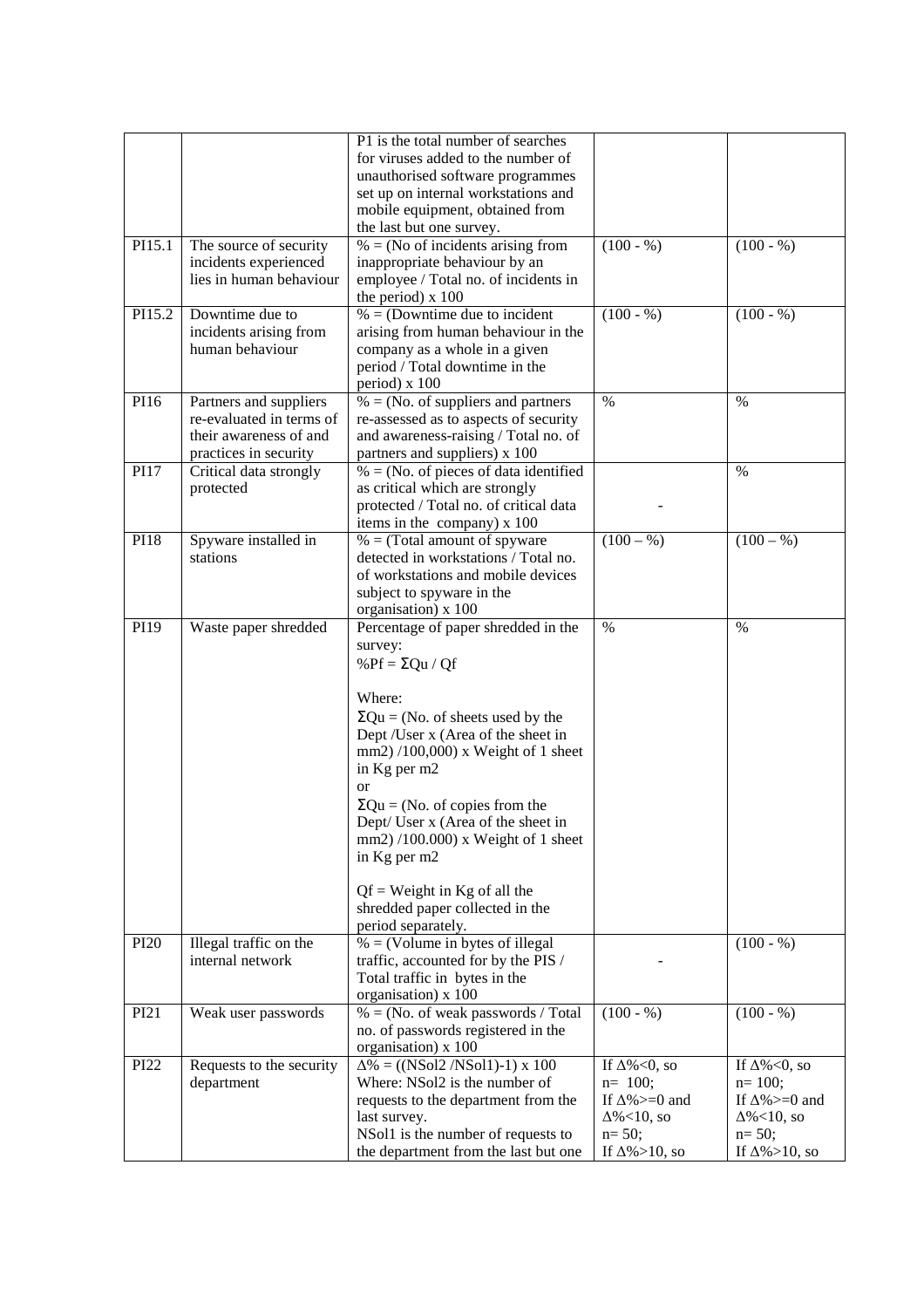|                |                        | survey.                                | $n=0$                                | $n=0$       |
|----------------|------------------------|----------------------------------------|--------------------------------------|-------------|
| <b>PI23</b>    | Global Average of Test | Mathematical average of the results    | If                                   |             |
|                | Scores                 | of the tests received by all the staff | $0 \leq X \text{tests} \leq 4,9,$    |             |
|                |                        | who took them.                         | so $n=0$                             |             |
|                |                        |                                        | If $5 \leq$ Xtests                   |             |
|                |                        |                                        | $\leq 6.9$ , so n=50                 |             |
|                |                        |                                        | If $7 \leq X \text{tests} \leq 10$ , |             |
|                |                        |                                        | so $n=100$                           |             |
| <b>AVERAGE</b> |                        |                                        | $X_{\kappa}$                         | ${\rm X}$ R |

#### *Table 2. Performance Indicator*

The values obtained for each indicator must be processed in order to inform the status of compliance with corporate security policy as presented in Table 3. As one should note, this process occurs during the evaluation phase.

| Level                                   | Description                                                                                                                                                                                                |
|-----------------------------------------|------------------------------------------------------------------------------------------------------------------------------------------------------------------------------------------------------------|
| GOOD - Keep                             | Good level of performance or knowledge of the aspect.                                                                                                                                                      |
| <b>REGULAR</b> - Monitor and<br>Improve | There is some level of performance or knowledge regarding the<br>appearance compliance, but it is not yet rated as satisfactory;<br>constant monitoring and improvements to be planned for is<br>required. |
| <b>BAD</b> – Urgent Operation           | There is no compliance or knowledge concerning the evaluated<br>aspect; urgent intervention required.                                                                                                      |

#### *Table 3. Level of compliance with the Performance Indicators (PI)*

Finally, in order to attribute the percentage of each indicator, Table 2 also shows what the evaluation of individual performance indicators for knowledge (K) and behaviour (B) is like, considering its limits and weights.

The 'behaviour' aspect received the most weight (0.6), since this is a fundamental aspect for implementing an Information Security Policy, while 'knowledge', which gives the necessary support to the end-user, received 0.4. The values given to those weights must be specific for each organisation. Thus, the results of the related levels should support each organisation, so that action can be taken and adjustments made to the adopted policies, making them tougher as far as Information Security is concerned.

For a comprehensive assessment of the organisation, a calculation must be made of the weighed average of the performance indicators as per Expression 1.

$$
X = ((XK x 0.4) + (XB x 0.6)) / 100)
$$
 (1)

Table 4 presents an illustration of this global evaluation, which depends on the value of X (Expression 1).

| Level                   | Description                                                                 |
|-------------------------|-----------------------------------------------------------------------------|
| $70\% \le X \le 100\%$  | Good level of adherence of end-users to the Information Security Policy of  |
|                         | the organisation.                                                           |
| $50\% \leq X \leq 69\%$ | There is some level of adherence by end-users to the Information Security   |
|                         | policy of the organisation, but it is not satisfactory; constant monitoring |
|                         | and planning improvements are required.                                     |
| $0\% \leq X \leq 49\%$  | End-users do not adhere to the Information Security Policy of the           |
|                         | organisation; this requires urgent intervention.                            |

*Table 4. Global Assessment of the level of compliance with Information Security Policy* 

Finally, this information serves as a warning to the organisation, so that it may take appropriate action, once employees who do not comply with information security policies are a serious risk for their companies (Puhakainen & Siponen, 2010).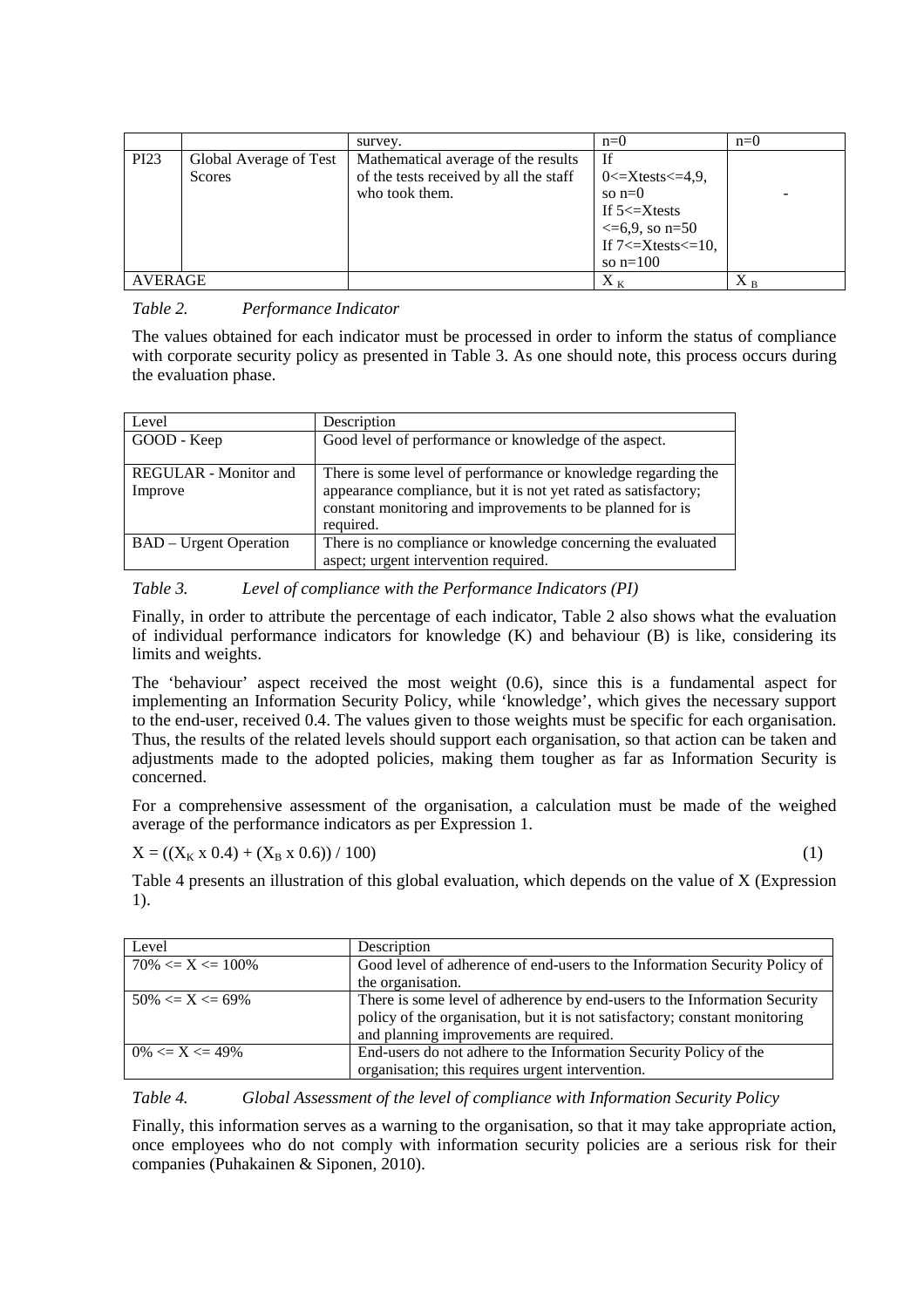### **4 CONCLUSION AND FUTURE RESEARCH**

In this paper, a model was put forward to help managers, whether directly or indirectly responsible for information security in the organisation, to identify the level and origin of the gap between the information security guidelines laid down by the company and the actual practices of its internal staff, third party partners and suppliers. The model is designed to assist in meeting the objectives and policies set for the management of information security by senior management, and contributes to maintaining an effective training programme and in raising awareness on information security.

This paper does not claim to identify accurately, by means of quantitative analysis, how secure the company is, but to influence individuals to create opportunities for improving Security Policy, Awareness-Raising and Training Programmes, aimed at reducing the risks associated with the use of information resources by individuals. This is made possible by using a mechanism for setting assessment indicators which use individual and global scales.

Many challenges remain for future research in this area. Developing a questionnaire to be applied in some organisations is quite a good solution to validate our model. Using a large number of companies may lead to include other aspects related to this subject, reinforcing the model.

#### References

- Abraham, S. (2011). Information Security Behaviours: Factors and Researches Directions, Proceedings of the 17th Americas Conference on Information Systems (AMCIS), Detroit, Michigan.
- Albrechtsena , E. Hovdena, J. (2009). The information security digital divide between information security managers and users. Computers & Security, Vol. 28 No. 6, 476–490.
- Ashenden , D.(2008). Information Security management: A human challenge?. Information Security Technical Report, 13, 195–201.
- Beznosov, K. and Beznosova, O. (2007), On the imbalance of the security problem space and its expected consequences. Information Management & Computer Security, Vol. 15 No. 5, pp. 420- 31.
- Dlaminia, M.T. Eloffa, J.H.P. Eloffb, M.M. (2009). Information security: The moving target. Computers & Security, 28, 189–198.
- Eminagaoglu, M. Ucar, E. Eren, S. (2009). The positive outcomes of information security awareness training in companies: A case study. Information Security Technical Report, 14, 223-229.

ENISA – European Network and Information Security Agency. Available at: http://www.enisa.europa.eu/

- Hyun, M. Kim, T-S. Kong, H-K. Yoo, H-W. (2010). A Balanced Scorecard Approach to Evaluate Corporate Information Security Level and Suggestion of a Security Maturity Model. Proceedings of the 16th Americas Conference on Information Systems (AMCIS) Lima, Peru.
- Leach, J. (2003). Improving User Security Behavior. Computers & Security, 22 (8).
- Martins, A. and Eloff, J. (2001). Measuring Information Security. Online:

http://www.acsac.org/measurement/positionpapers/martins.pdf.

- Peltier, T. (2002). How to Build a Comprehensive Security Awareness Programme. Computer Security Journal (16:2), pp. 23-32.
- Puhakainen, P. and Siponen, M. (2010) Improving employees' compliance through information systems security training: an action research study. MIS Quarterly, 34 (4), 757-778.
- RadhaKanta M. and Vincent S. L. (2005). Evaluating end-user training programmes. Commun. ACM, 48 (1), 66-70.
- Rheea, H.S. Kim, C. Ryu, Y. U. (2009). Self-efficacy in information security: Its influence on endusers' information security practice behaviour. Computers & Security, 28, 816–826.
- Tudor, J. K. (2001). IS Security Architecture: An Integrated Approach to Security in the Organisation, Boca Raton, FL: Auerbach Publications.
- Veiga, A. Da, Eloff, J.H.P. (2010). A framework and assessment instrument for information security culture. Computers & Security, 29, 196–207